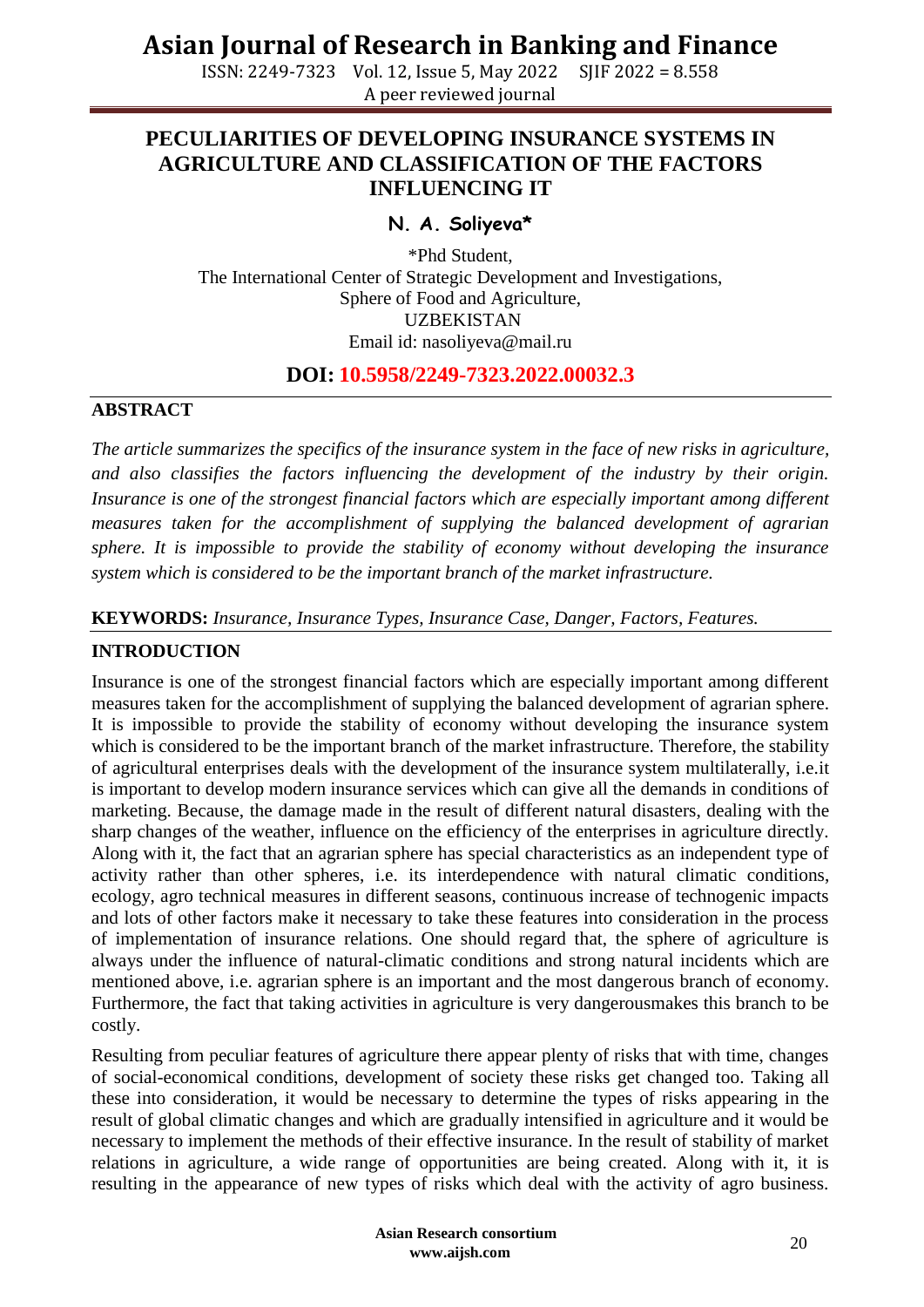ISSN: 2249-7323 Vol. 12, Issue 5, May 2022 SJIF 2022 = 8.558 A peer reviewed journal

This also enables continuous development of insurance system. These factors are: the risk of not getting back the expenses spent on manufacturing, the risk of late delivery of financial-technical resources, risks of radical fall in the demands and prices of the good in the market, the risks of not getting the profit from application of innovative technologies, the risks of violating the rights for an estate in innovative news (copying by stealing) and others [4].

Especially, in conditions when land-water resources are limited, supplying the demands of the population to food can only be achieved by applying achievements of science, innovation workouts in manufacturing. Here, in order to increase innovative activity in agriculture it is necessary to implement the methods which encourage insurance widely. For instance: in the result of applying innovative technologies, insuring the products from damage or loss; insuring the unique sample of innovative device from damage or loss and others.

These danger and risks require their insuring mechanisms to be worked out scientifically and practically. Thus, the fact that the economy of agrarian sphere deals with different risks, is causing the appearance of the following peculiar characteristics in implementation of insurance mechanisms, i.e. (picture 1): variety of risks of the insured agriculture and calculation of when, how and how much it was damaged or the difficulty of forecasting; the fact that insurance mechanism can be reliable financial protection in stability of agricultural enterprises under the influence of natural circumstances of general character (earthquake, avalanche, droughts, floods and others); the fact that new types of risks emerge in the result of the appearance of manufacturers of different forms of estate, cooperatives, clusters, servicers, suppliers and various business subjects in agriculture and the changes in the relations between them make it necessary to develop insurance mechanisms on the basis of special approach and others.



**Picture 1. Peculiar characteristics of insuring agriculture<sup>1</sup>**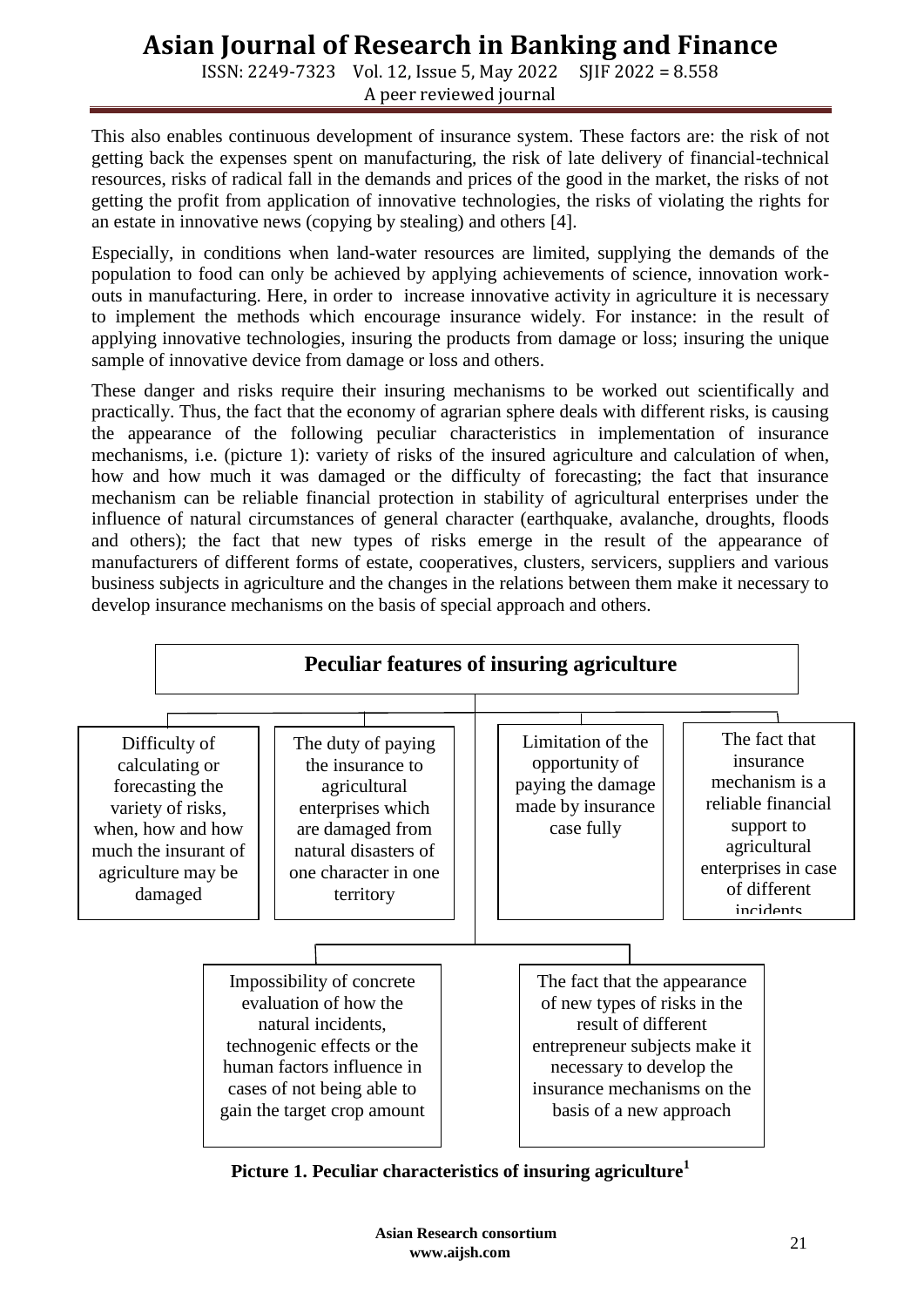ISSN: 2249-7323 Vol. 12, Issue 5, May 2022 SJIF 2022 = 8.558 A peer reviewed journal

The characteristics which are mentioned above serve as an important factor in working out strategic programs on developing the insurance activity in agriculture and developing insurance mechanisms, in implication of these measures and in supplying their vitality.

A number of factors influence on the insurance of agriculture that identifying these factors, arranging them in one system and considering their importance will supply the vitality and efficiency of these measures in working out the measures accomplished on developing agro insurance types and mechanisms in future.

In our opinion, it is recommended to classify the current factors into *organizing, economical, juridical* and *ecological* factor groups (picture 2).

For instance, organizing factors may include: the supply of the sphere with skillful staff and the state of the system of their preparation and retraining; the level of digitalizing of the insurance system and implementation of digital technologies (development online insurance); matching the organizational-management structure with market mechanisms; mutual integration levels of insurance company and a governmental organ, high education and scientific institutions and others. Especially, the development of online insurance supplies the truthfulness and clearance of the date by limiting the human factor in the insurance system. Mutual effective cooperation of an insurance company and a governmental organ, high education and scientific institutions is an important factor and it is essential that local governmental organs are helpful in making propaganda of insuring; mutual cooperation with high educational establishments on training the staff on updated specialties in the sphere of insurance is set and scientific projects by leading scientists in scientific provision of the sphere are widely applied.

Economical factors include sufficient accumulation of insurance funds; the presence of subsidization of the insurance sphere by the government; the level of profitability of agricultural enterprises, their financial state; favorability of insurance tariff for farms; punctual payment of insurance compensation to farms and others.

In such developed countries as the USA, Canada, England and China the practice of separating subsides is implemented in granting premium insurance and insurance compensations to agricultural enterprises. Here, in Uzbekistan the practice of paying 50% of insurance compensation to clusters of fruit and vegetables (cooperations) and farms in case of using the service of insuring the harvest of fruit and vegetable in case of the presence of export contracts and supplying 1% of the insurance amount have been implemented in Uzbekistan since March 1, 2022 with the order No. PK 52 of the President of the Republic of Uzbekistan "On measures of supporting the sphere of fruit and vegetables by the government, further development of cluster and cooperation systems in the branch" adopted on December 15, 2021.

Social factors are included in the factors of great importance too: protecting agricultural enterprises from financial damage resulted from different incidents; the state of organizing labor in insurance companies, supply of profit stability of farms; the presence of life insurance for rural population; the presence of honorable approaches in insurance to the farms with different social and financial state.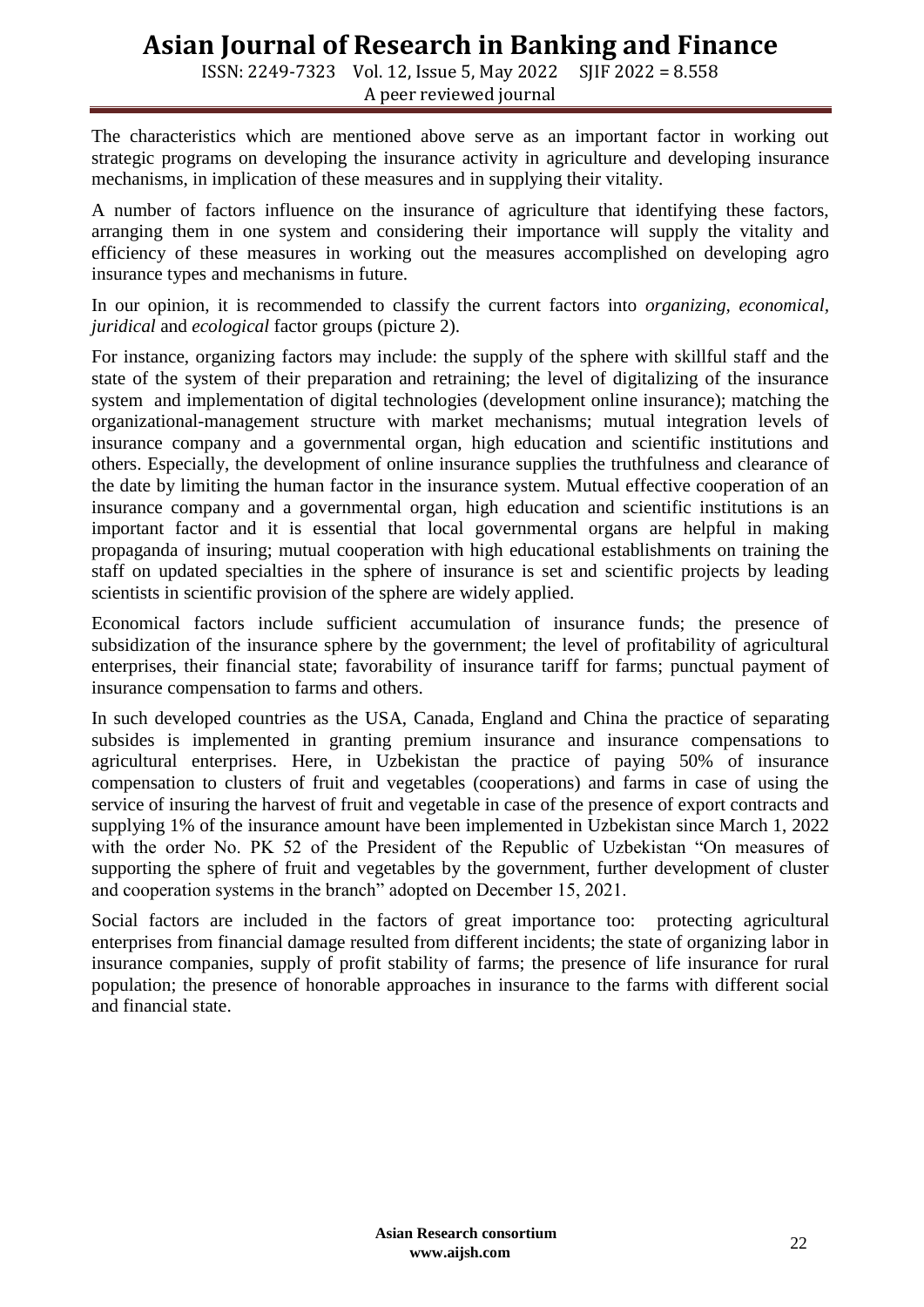ISSN: 2249-7323 Vol. 12, Issue 5, May 2022 SJIF 2022 = 8.558 A peer reviewed journal

## **Classification of the factors which influence on the insurance system in agriculture**

### *Organizing:*

- The system of supplying the sphere with skillful staff and their training and retraining;

- The level of digitalizing the system of insurance service and implementation of digital technologies (online-insurance development);

- Matching the market mechanisms with organizing-management structure;

- The level of mutual integration of the insurance company with governmental organs, high education and scientific institutions.

### *Economic:*

- Sufficient accumulation of insurance funds;

- The presence of subsidizing the insurance sphere by the government;

- Level of profitability of agricultural enterprises, their financial state;

- Approve of insurance tariffs to farms;

- Punctual payment of insurance compensations to farms and others.

### *Social:*

-

- Protecting agricultural enterprises from financial damage which are resulted fromdifferent incidents;

- The state of organizing system of labor in insurance companies and others.

- Supply of profit stability of farms;

-

- Availability of life insurance for rural population;

- Presence of honors due to social and financial state in insurance

### *Juridical:*

- Presence of laws which arrange insurance activity;

- Decrees and orders of the President of the Republic of Uzbekistan and the Cabinet of Ministers directed to the development of insurance system;

- Absoluteness of the contacts between the insurer and policyholder and strict accomplishment of rights and duties of the sides.

## *Ecologic:*

- Increase of technogenic effects on agricultural sphere by humanity wastes, poisonous gases, degradation of lands and etc.);

- Negative effects of global climatic changes on ecology (anomaly temperature, sharp glaciations in spring, droughts and etc.);

- Disturbance of ecological balance in the result of applying mineral fertilizers, chemical preparations more than norms;

- Presence of insurance systems from ecological risks.

## **Picture 2. Classification of the factors influencing the insurance system in agriculture<sup>2</sup> .**

Juridical factors include: the presence of laws which arrange insurance activities; decrees and